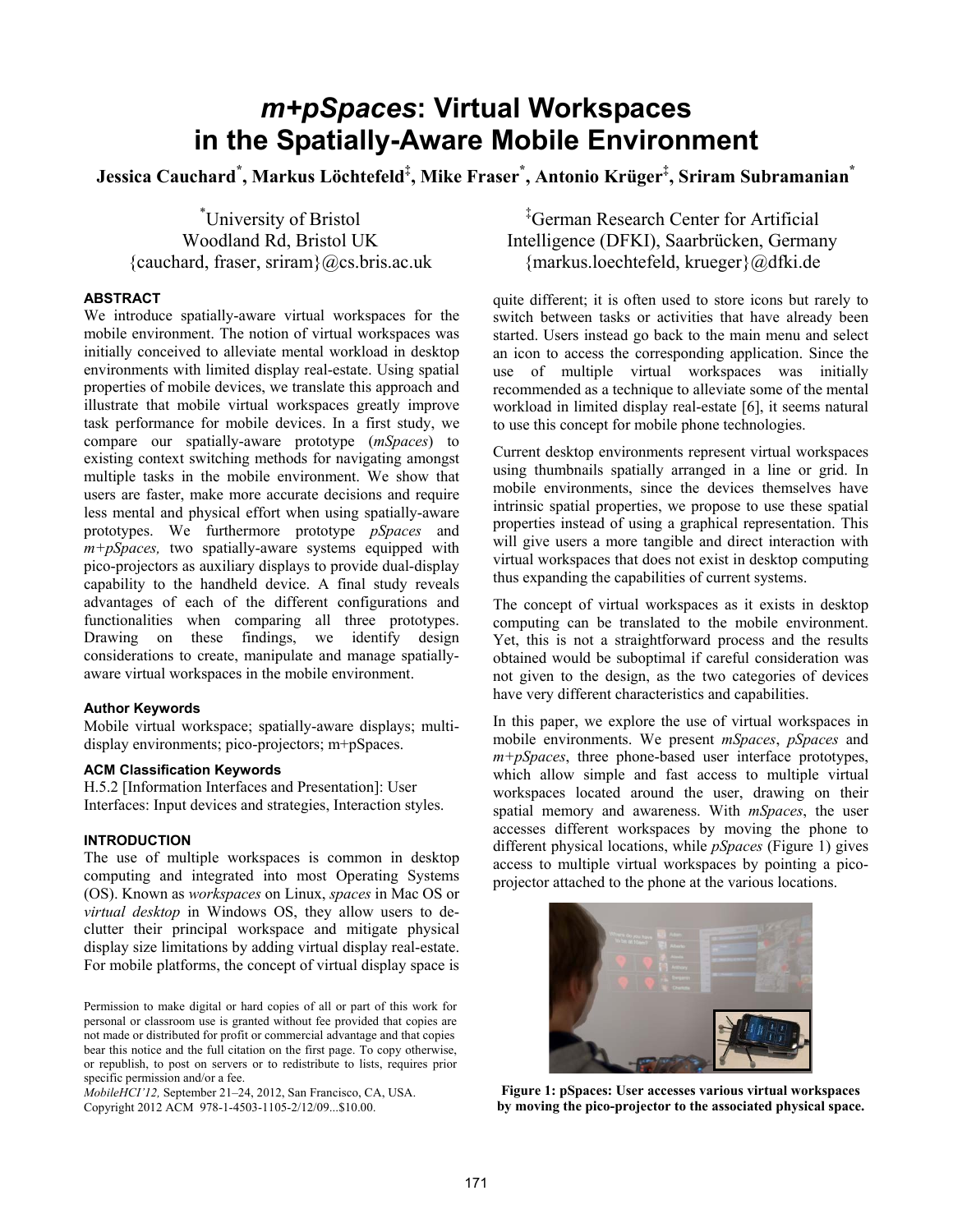This interface makes full use of the user's spatial awareness. Finally *m+pSpaces* makes use of both the screen and pico-projector. The mobile virtual workspaces are always linked to real physical locations relative to the user. In two experiments we compare *mSpaces* to the current use of multiple concurrent applications on a mobile phone and to *p-* and *m+pSpaces.* While this paper explores interaction techniques to access the various workspaces, it does not investigate new interaction techniques for input.

The contributions of this paper are: 1. Findings suggesting that spatially-aware virtual workspaces provide easier and faster switches between applications in the mobile context. 2. We propose three spatially-aware prototypes of mobile virtual workspaces, two of which include the use of mobile projection spaces that capitalizes on the emerging trend of augmenting mobile phones with pico-projectors. 3. Picoprojection improves the capabilities of spatially aware mobile virtual workspaces. 4. We extend our contribution of using mobile workspaces and complete the design of *m*and *pSpaces* by proposing a set of design considerations to create, manipulate and manage these techniques.

# **BACKGROUND**

# **Desktop Virtual Workspaces**

Virtual workspaces are first introduced by Card and Henderson [6,8], who initially proposed *Rooms*, a system for managing multiple virtual workspaces as a way to cope with limited display real-estate by expanding it into virtual workspaces. Multiple workspaces lower the cognitive overhead created by trying to switch tasks and move windows across a limited physical display real-estate. One of the authors' arguments for virtual workspaces is that they help overcome the limitations of small screen size, which is a highly relevant issue for today's mobile technologies.

Ringel [17] proposes a "taxonomy of organization strategies" for users of multiple virtual workspaces. Five organization strategies emerged from a field study. Participants would consistently use the different workspaces to either: divide tasks, divide subtasks, change context between personal and professional usage, use multiple OS, and classify applications. They also show that virtual workspaces have different uses to multiple displays. It is therefore likely that adding an auxiliary display to a mobile environment would not replace the need for multiple workspaces. Finally, users with smaller displays used "more virtual desktops, on average," [17]. This proves that multiple workspaces will be well suited to mobile environments that traditionally afford smaller displays.

# **Mobile Virtual Workspaces**

We use *mobile devices* to refer to handheld devices such as mobile phones and tablets. Laptops are not considered to be part of this category as they are traditionally used sat down on a flat surface and not handheld. Fitzmaurice [10] presented the Chameleon system in 1993, offering spatially aware interactions with the environment using a palmtop computer. Despite, the concept of virtual workspaces as we know it in desktop environments is seldom implemented in current mobile devices and many mobile phones only offer the possibility of displaying static menu icons on one or more virtual desktops. Moreover while some mobile phones have the capability to display multiple applications at once, they do not exploit advantages offered by virtual workspaces as they exist in the desktop environment. Adapting multiple virtual workspaces to mobile devices will extend the current range of possibilities offered, such as providing users with a task partitioning tool.

While the concept of multiple virtual workspaces can be translated to the mobile domain, the interaction techniques need to be adapted. This is particularly evident since display sizes and interaction techniques are inherently disparate between desktop and mobile environments.

# **Representation of Virtual Workspaces**

In the desktop environment, multiple workspaces are often displayed as a group of thumbnails, each representative of one workspace. They are traditionally organized as a line of thumbnails – such as when pressing ALT+TAB in Windows OS or CMD+TAB in MacOS – or as a 2x2 grid when 4 workspaces are being shown. In early systems, thumbnails were referenced to by numbers. They are now often presented as a thumbnail of the actual workspace with its applications positioned as in the workspace itself.

In existing mobile environments, the main screen can sometimes be extended to display additional static information such as extra application icons. These application launcher spaces can be represented as a line of dots in the main menu where one dot is highlighted, indicating the workspace in view. Some phones also propose solutions close to the concept of multiple workspaces in desktop computing such as the Nokia N900 where multiple applications can be running in additional virtual space. Yet, there is no point of reference to what the user is currently viewing with respect to the virtual space.

In all instances presented above, there is a spatial relationship between the workspaces: one can be represented next to the other, above or below.

# **Spatial Awareness**

The use of spatial awareness to represent and provide users with an understanding of virtual workspaces is to be expected since using spatial memory has proven to be effective for tasks such as the document management technique Data Mountain [18]. Additionally, Tan et al. [20] show that using kinaesthetic cues increases spatial recall. Li et al. build on this theory and propose Virtual Shelves [14], allowing users to orient a mobile phone to trigger shortcuts. They show that the user can "accurately point to 7 regions on the  $\Theta$  plane and 4 on the  $\Phi$  plane". A more recent study by Gustafson et al. [12] show that one can interact with mobile devices by transferring the spatial memory of the interaction technique to the palm of their hand.

Earlier, Yee presented Peephole [21], an interaction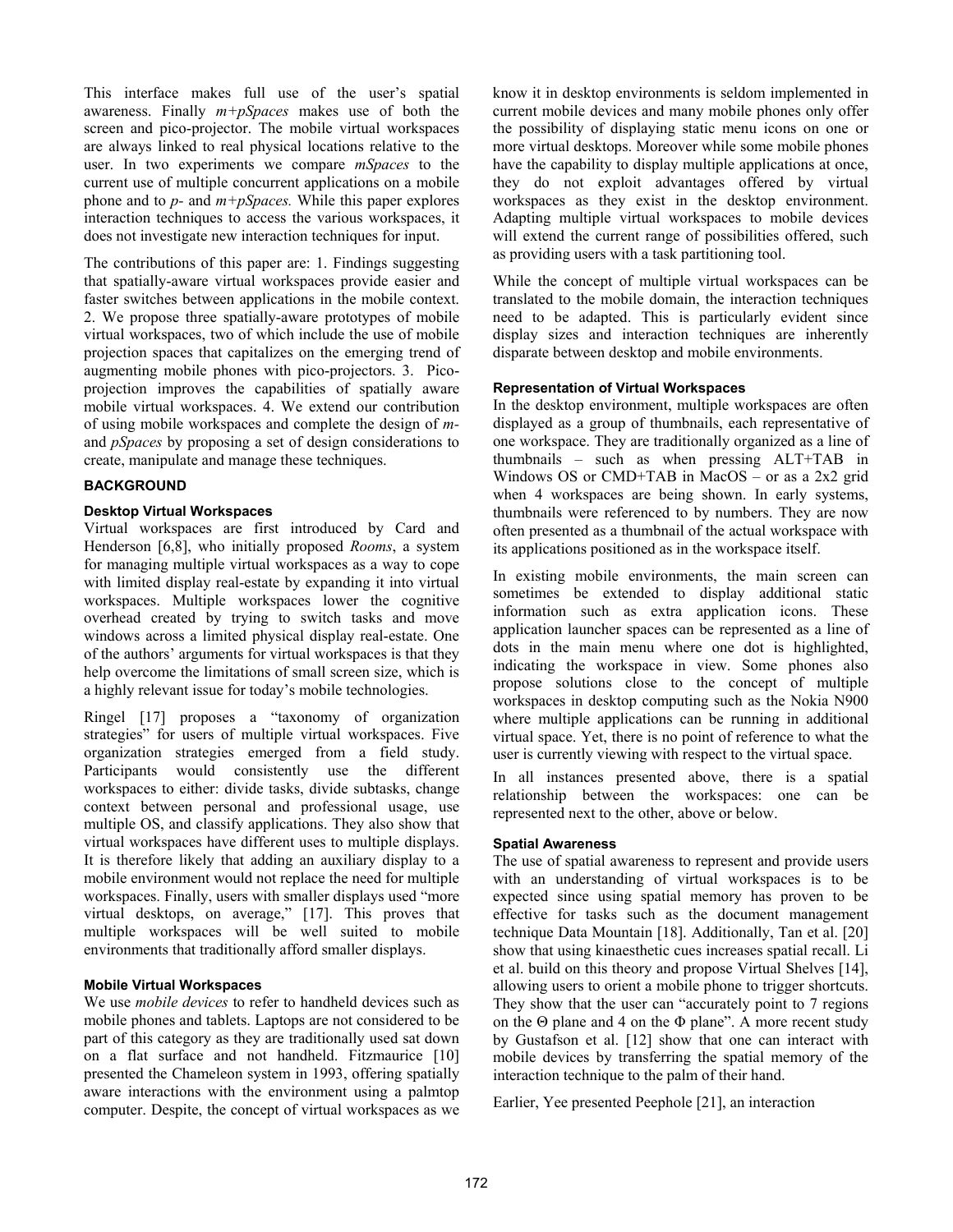technique for a spatially-aware display that "provides a window on a larger virtual workspace". They mention that this window could be used to display several applications on the same workspace where users could draw connections between applications. In *mSpaces*, we take this concept further by mapping the location of each distinct virtual workspace to a physical location, relative to the user. The user can access each workspace by orienting the mobile device in the direction of the workspace, hereby receiving permanent visual feedback to which workspace they are looking at. This technique utilizes the intrinsic properties of a context-aware mobile device, the user's spatial memory, as well as kinaesthetic cues that will ostensibly alleviate some of the user's mental workload.

Besides, Cao and Balakrishnan [5] explore using a handheld projector to access multiple items on a single virtual space. We take a step further by accessing multiple virtual spaces at different physical locations with constant visual feedback. In *m-* and *pSpaces*, each virtual space is linked to a location relative to the user, who then points at the physical location to display the associated virtual space.

In order to determine how virtual workspaces can be displayed in the mobile environment, we conducted a user study comparing various implementations.

# **USER STUDY 1: MOBILE VIRTUAL WORKSPACES**

This study aims to find out the type of interface is suited to implement virtual workspaces in a fully mobile environment. While there are many ways to implement mobile virtual workspaces, we compared the current use of mobile phones to two probable implementations.

### **Virtual Workspaces**

In order to keep the current display paradigm used in mobile phones, each workspace contains one application only. The mobile phone's screen would quickly become cluttered if more than one application was displayed at a time on such a small display. Ringel [17] indicates that the average number of virtual workspaces used in desktop computing is four; we therefore implemented the prototypes with four virtual workspaces and four running applications.

### **Apparatus**

The three conditions for the experiment are: *no virtual workspace*, which corresponds to the current use of mobile phones; *workspace switcher*, which provides a representation of the workspaces, and *mSpaces*, which distributes the workspaces across space. All conditions have been implemented on the same mobile phone, a Samsung Galaxy S running Android 2.3 OS.

### *No Virtual Workspace*

This condition reflects the current usage of mobile phones. To switch applications, the user returns to the main menu by performing a short click on the home button at the bottom of the screen. There, they click on the icon corresponding to the application they want to open.



**Figure 2: a) No virtual workspace: menu of icons b) Workspace switcher: a bar of icons representing the workspaces appears at the bottom of the screen.** 

This operation must be performed every time the user wants to switch application. This technique is a typical interaction technique for browsing through applications in mobile phones. The menu displayed consists of a 2x2 grid of icons, each one representing an application (Figure 2a).

### *Workspace Switcher*

This condition simulates the current metaphors for switching workspaces in the desktop environment. The *workspace switcher* is a graphical representation of the available workspaces, consisting of a bar of icons that appears at the bottom of the screen superimposing and partially hiding the current visible workspace (Figure 2b). Each icon represents a workspace as in the *no virtual workspace*'s condition menu. The user performs a long click (500 ms.) on the home button to access the *workspace switcher* as they would typically do for switching context on mobile phones when the functionality is available.

### *mSpaces*

The third condition, *mSpaces*, is a prototype that allows the user to choose which virtual workspace they want to display by moving to its physical space. The technique is in the same idiom as the interaction techniques presented in Imaginary Interfaces [11], Virtual Shelves [14] and Peephole [21]. In *mSpaces* however, kinaesthetic cues are attached to the workspace switches. The user accesses the distinct workspaces with permanent visual feedback; without having to press any button; just by moving the device to a new physical location. *mSpaces* is a spatiallyaware device, in which 6 degrees of freedom tracking is



**Figure 3: mSpaces: spatially-aware mobile device. Different workspaces appear depending on the device's position.**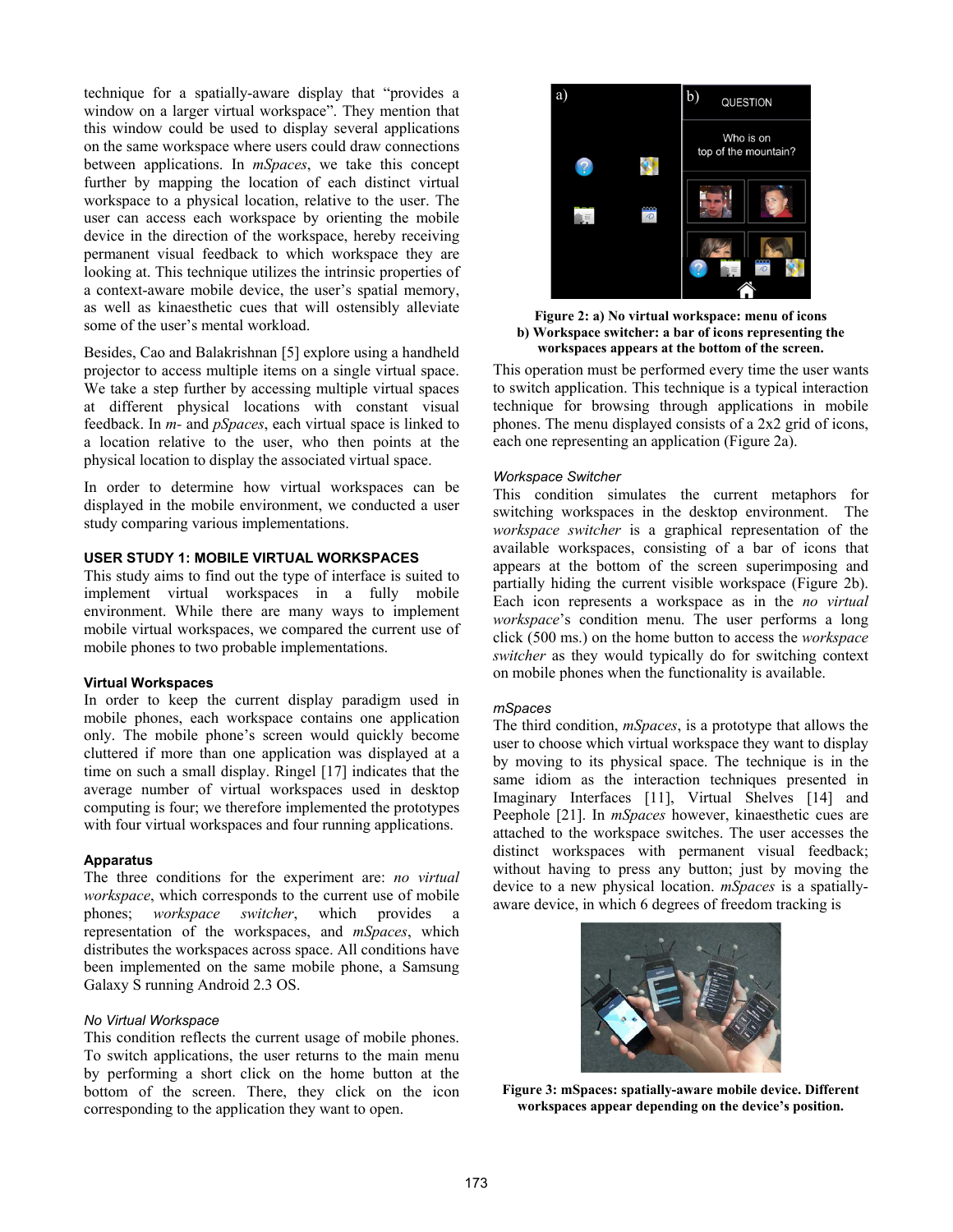

**Figure 4: Screenshots of a type4 trial – To answer Question (a), the participant needs to match the picture with the person's name on the Contact list (b) and use the Agenda (c) to identify what activity they will be doing with this person. The next step is to use the Map (d) to locate the activity. Once the participant has navigated through all workspaces, they can answer the Question.**

realized using a NaturalPoint OptiTrack motion-capture system through IR-reflecting markers attached to the prototype (Figure 3). Workspace are separated from one another on the horizontal axis by a 30° angle as is advised in the literature [14]. In the experiment, the workspaces are positioned on a single vertical level but the prototype would in addition support having workspaces at multiple heights.

The position of the workspaces was fixed for the experiments and participants had a chance to become familiar with the system prior to the experiment.

# **Tasks**

To evaluate how virtual workspaces need to be designed for mobile devices, we asked participants to answer questions for which they need to look up information using familiar mobile applications. We used spatial search tasks where participants needed to access multiple workspaces to find the right answer. Since the tasks are spatial, the applications do not require any user interaction, aside from navigating between workspaces and using the touch screen to answer the question. The applications visible to the users are predesigned screenshots of applications that may contain some clues to answer the trial question. The user can retrieve the clues by perusing the screenshots using the workspace switching technique. This task is representative of a task where a user consults their agenda to give a date or location to a person on the phone or next to them. This task is not designed for "on-the-move" scenario but instead a scenario where the user would stop for a short moment to consult some data on their phone as this is current practice.

For the four workspaces available, four applications are proposed: a question (Figure 4a), contact list (Figure 4b), calendar (Figure 4c) and map (Figure 4d). These applications correspond to everyday tasks commonly undertaken on mobile phones. Four types of tasks were presented to generate different sets of workspace switches. type1 respectively involves looking at the contact list and the map; type2 at the map and the calendar; type3 at the contact list and the agenda; while type4 involves all workspaces and is therefore harder than other types.

The aim of each task is to answer the trial question. The participant doesn't know the type of the task; and for each trial, all four workspaces are available even if they do not all provide clues to answering the question. Once the answer is found, the participant gets back to the initial question workspace to validate their choice by touching an answer out of four choices on the touch screen (Figure 4a).

### **Procedure**

12 volunteers (4 female) aged between 23 and 44 ( $\mu$  = 29.5) were recruited from our research institution. All were righthanded, familiar with smartphones and touch-screen technologies. We used a within-subjects experimental design where each participant had to answer all questions and the type of virtual workspace was counterbalanced across participants. The task was explained individually to each participant who could try out each condition with a randomly chosen task in their own time. When they felt ready, they pressed the "Start" button to start the experiment and again before each trial. At the end of the experiment, users filled out a NASA TLX survey.

The independent variables were: The *type of virtual workspaces*: No virtual workspace (Nv), workspace switcher (Ws), *mSpaces* (mSp). The *type of task*: type 1 to 4 (t1 to t4). There were 6 questions of 4 different types per condition (i.e. type of workspace), which corresponds to 24 questions for each condition and 72 trials overall per participant. The experiment had: 12 participants x 3 virtual workspaces x 4 tasks types x 6 trials for 864 data points.

### **Measures**

The experimental software recorded trial completion time (MT) and error rate (ER) as dependent variables. MT is the total time taken to complete the task and is defined as the time taken for the user to perform a trial. The counter begins when the user presses "Start" and stops when the user clicks on one of the response buttons. If the user did not select the right answer an error was registered and the user was allowed to progress to the next trial. In an exit questionnaire we asked participants to complete the NASA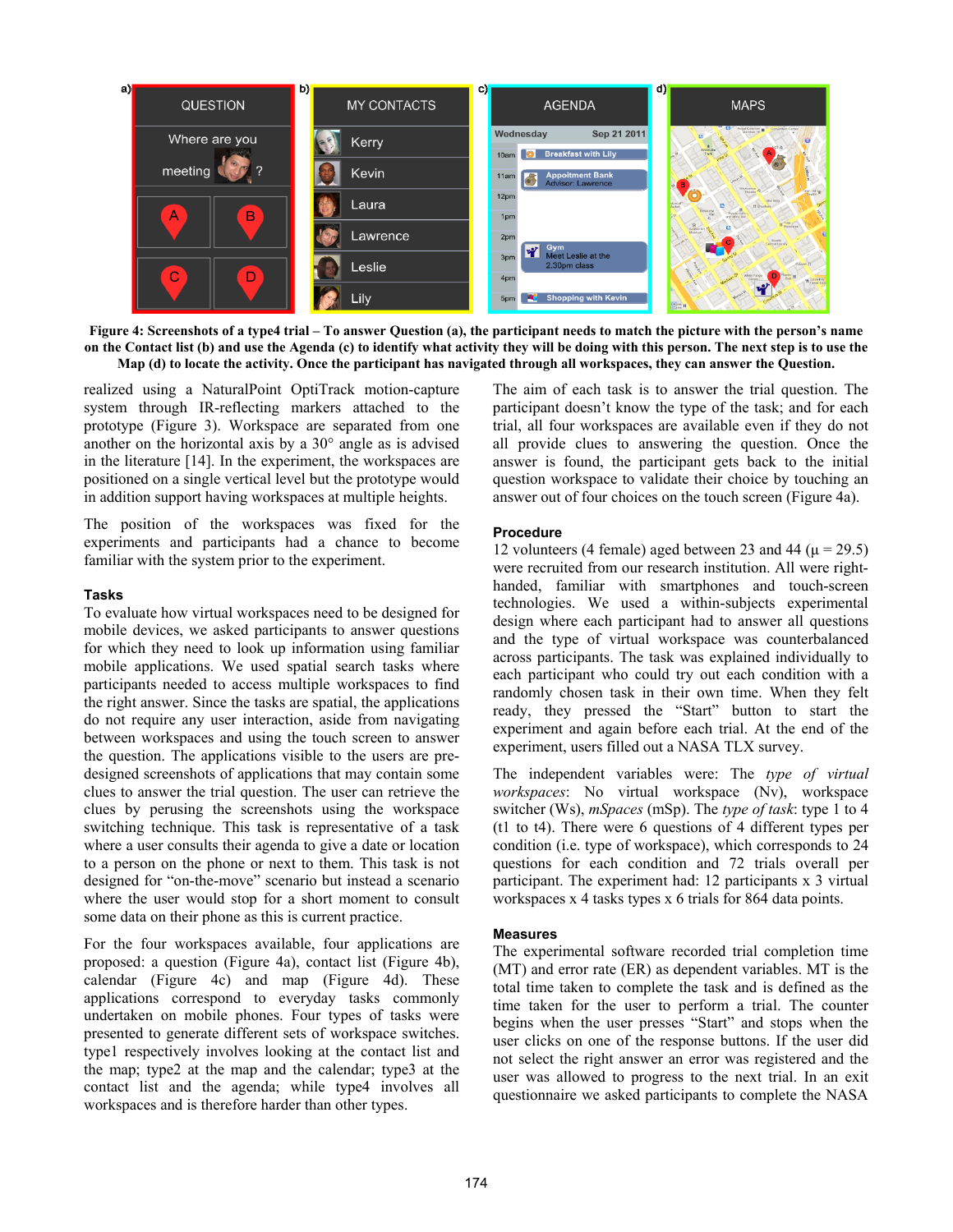TLX questionnaire. This allows assessing on a 7-point Likert scale subjective information for mental, physical and temporal demand; performance; effort and frustration. In addition to the NASA TLX we asked participants to rank the techniques and comment on their personal preferences.

### **Results**

We used the univariate ANOVA with Tamhane post-hoc pairwise (unequal variance) comparisons for our analyses.

# *Error Rate*

There were 59 errors out of 864 trials. With 8 incorrect trials, participants made fewest errors with *mSp* followed by 21 incorrect trials for *Nv* and 30 for *Ws*. All 59 trials with incorrect responses were removed from further analysis.

# *Completion Time (MT)*

The average trial completion time over all tasks and techniques was 16.6s with standard deviation of 4.1s. There was a significant effect of technique on trial completion time  $(F_{2,22} = 10.85, p<0.01)$ ; *mSpaces* was significantly faster than the other two techniques followed by *No virtual workspace* (Nv) and *Workspace switcher* (Ws). We found no significant difference between Nv and Ws. There was a significant effect of task type on MT ( $F_{3,33} = 19.6$ , p<0.01). Figure 5 Left shows the mean MT with standard error-bars for each technique and task type.

# *Subjective Evaluation*

The NASA TLX questions were analysed separately using non-parametric tests (k-related samples with Freidman Test Type) (Table 1). We found a significant difference for the following pairs: Mental Demand: (Ws,mSp), Performance: (mSp,Ws) and Effort: (mSp,Ws) & (mSp,Nv). All other combinations did not reveal significant differences." Low performance value shows that users felt they performed



**Figure 5: Left: Mean trial completion time for each technique and task. The horizontal axis shows the four task types. Right: Subjective preferences of the different techniques.** 

| Factor                 | $\chi^2(12)$ | P      | $\mathbf{mSp}$ | Nv   | Ws   |
|------------------------|--------------|--------|----------------|------|------|
| Physical Demand        | 4.919        | >0.05  | 1.96           | 1.62 | 2.42 |
| <b>Mental Demand</b>   | 6.645        | < 0.05 | 1.54           | 2.08 | 2.38 |
| <b>Temporal Demand</b> | 0.261        | >0.05  | 1.96           | 2.08 | 1.96 |
| Performance            | 7.0          | < 0.05 | 1.67           | 1.92 | 2.42 |
| Effort                 | 11.862       | < 0.05 | 1.42           | 2.08 | 2.50 |
| Frustration            | 2.606        | >0.05  | 1.75           | 1.96 | 2.29 |

**Table 1: Results of NASA TLX questionnaire.** 

well. Users felt *mSpaces* required the least mental demand and effort. In overall ranking of techniques, 8 out of 12 participants preferred *mSpaces* to the other two conditions (Figure 5 Right).

# **DISCUSSION**

# **Virtual Workspaces in Mobile Devices**

Participants felt that the traditional use of a phone, as in the *no virtual workspace* condition, although it "was already common" and well understood, was "annoying to always start in the menu". Our experiment shows that the use of virtual workspaces to complete tasks requiring serial switching through different applications can be significantly faster and less prone to errors than the traditional use of mobile phones. This is the case when comparing *mSpaces* to the *no virtual workspace* condition.

In the *workspace switcher* condition, the results were very similar to the ones of the *no virtual workspace* condition and slightly better for type3 tasks and worse for type4. This provides evidence that, although virtual workspaces can foster significant improvement over current use of mobile phones, they need to be carefully designed to fully realize their potential.

# **Spatial Memory to Position Virtual Workspaces**

The results show that *mSpaces* improves decision-making accuracy. Additionally, the NASA TLX questionnaire shows that participants felt that they were less frustrated and required less effort to use *mSpaces*. This implies that virtual workspaces can therefore be managed on mobile phones using spatially-aware techniques. With *mSpaces*, people use kinaesthetic cues and spatial memory to intuitively understand the positions of the various workspaces. In addition to being more efficient than the other conditions, *mSpaces* was preferred by 67% of the participants who enjoyed the opportunity to "build a spatial knowledge of the location of apps in space" and were able to "arrange [their] apps around [them]". They found *mSpaces* "faster", "easy to use", "quick and advanced", "very intuitive" and one mentioned that they "could browse everything pretty fast and easily look something up again".

Our implementation of *mSpaces* is built for displaying virtual workspaces, nonetheless the strong results and very positive feedback obtained from the study lead us to believe that the use of spatial awareness and memory to interact with mobile technology is very promising in spite of being under-exploited. It could be used not only to navigate through workspaces (*mSpaces*), menus [11] and shortcuts [14], but also to manage interruptions in mobile technology.

# **Memory Aids**

The results show that using spatial memory only; participants can locate the different workspaces and navigate between them. Participants noted that "after a short learning phase it was easy and comfortable to switch between apps" and "navigational help on the display would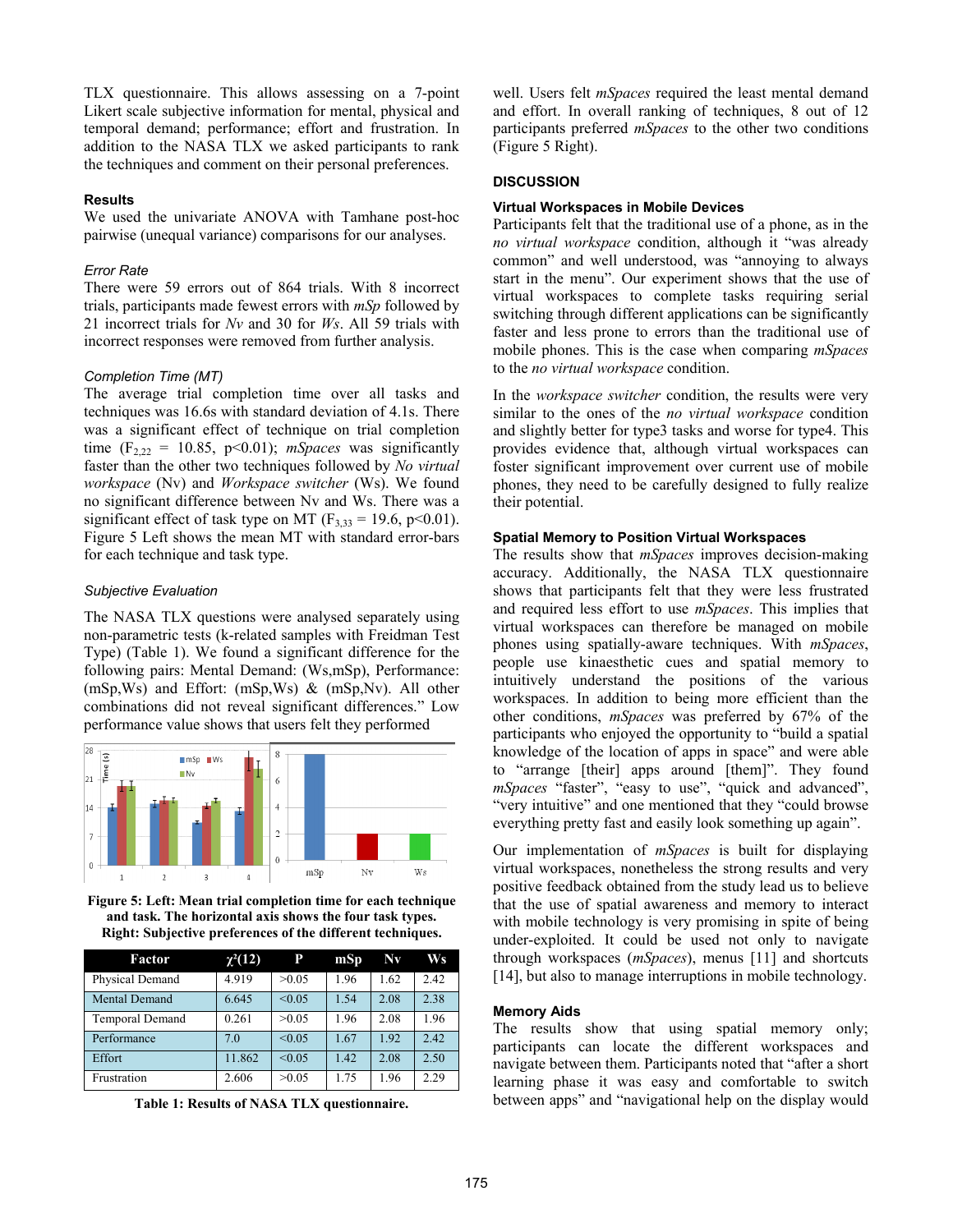be useful". This suggests that *mSpaces* requires some memory aid. This will also be useful as a reminder when users haven't used *mSpaces* in some time. One way to provide a memory aid would be to display a map with the phone's current position compared to the overall position of all workspaces. We therefore implemented a *workspace viewer* and conducted a user study to investigate if this functionality would improve usability.

### **Home Button Curse**

In this experiment, we noticed that imposing an extra click to request the workspace switch is time consuming and frustrating. Participants commented that the "long press was irritating" and that the *no virtual workspace* condition required a "ridiculous amount of clicking". Users should indeed be able to access a different workspace without having to first return to a main menu. One way would be to use a button dedicated to workspace navigation, which could display all workspaces available and allow navigation between them. This notion of a dedicated workspace button is described in more detail in the design considerations section. *mSpaces* obviously does not suffer from the "Home button curse" as the device is simply moved in order to switch to another workspace, neatly avoiding the issue. The current use of mobile phones with a home button to return to a main menu may then not be optimal, especially for tasks requiring several workspaces or application switches.

# **One-Handed Interaction Technique**

We did not instruct participants on how the phone should be held. They could hold it as they felt comfortable and all held it naturally as they would with their own mobile phone. Nonetheless we noticed that for *mSpaces*, 75% of the participants held the device in their dominant hand only and interacted with the dominant thumb, leaving their second hand completely free. Only two held the phone in their dominant hand while interacting with the other hand. Finally one person used both hands after the first three trials as they "[feared] to drop the phone when moving it too fast". For the two other conditions: *workspace switcher* and *no virtual workspace*, 7 out of 12 participants used two hands to hold the prototype. This is despite both techniques being implemented on the same prototype as *mSpaces*.

### **Number of Workspaces**

For a task with a higher number of switches such as type4 tasks, there was a significant difference in time completion across the techniques. *mSpaces* was more efficient and less error prone than the other two conditions. The number of workspaces may well therefore influence which technique is most appropriate. With the number of applications being concurrently used on mobile phones growing, *mSpaces* seems better suited than other techniques that would clutter the phone's screen with extra icons, switches or scroll bars. Yet, *mSpaces* scalability will need to be determined in future work. According to Ringel [17], some users prefer partitioning information on their screens by using external displays rather than virtual workspaces. We are going

beyond this statement by proposing to improve the use of *mSpaces* by adding an external display (pico-projector) on the mobile phone and fitting it with our *mSpaces* approach.

# **USER STUDY 2: EXTENDING MSPACES**

We propose to test if we can further improve *mSpaces* by including an external display on the mobile phone as well as a workspace viewer. Since pico-projectors are common external displays used for today's mobile phones, we propose to implement *pSpaces*, a projected version of *mSpaces*. *pSpaces* has the added advantage of displaying the workspaces externally from the device via the projection beam, which may improve the speed and accuracy of users when performing a task. In this study, we also compare both solutions to a hybrid version: *m+pSpaces* where the main workspace is displayed on the phone's screen while other workspaces are being projected one at a time depending on the position of the projection as in *pSpaces*. For both *pSpaces* and *m+pSpaces* prototypes, the user points the projector at the physical space to display the virtual workspace corresponding to the location.

# **Apparatus**

All prototypes used a Samsung Galaxy S and Microvision ShowWX+ pico-projector, of size 14mm and weight 122g. To guarantee the comparability of results the *mSpaces* prototype used in this experiment uses the same hardware as *pSpaces* and *m+pSpaces* with the projector turned off.

# *pSpaces*

We implement *mSpaces* on a pico-projector connected to a phone where the user can point at the virtual workspace to display it. The pico-projector is fixed to the phone and the participant moves the projector-phone to different locations to display different content. The motion-capture system used is the same as for the *mSpaces* prototype described in the first user study. The computer determines which workspace to display depending on the prototype's position.

All workspaces are accessible and displayed via the projection. In *pSpaces*, a spatial representation of the virtual workspaces, *workspace viewer* (Figure 6), is displayed on the phone's screen. Workspaces are represented by a thumbnail and not an icon, as in current mobile phones displays; allowing users to benefit from both their visual



**Figure 6: Workspace Viewer: Spatial representation of the virtual workspaces on the top part of the phone's screen. The phone's position is represented by a white dot.**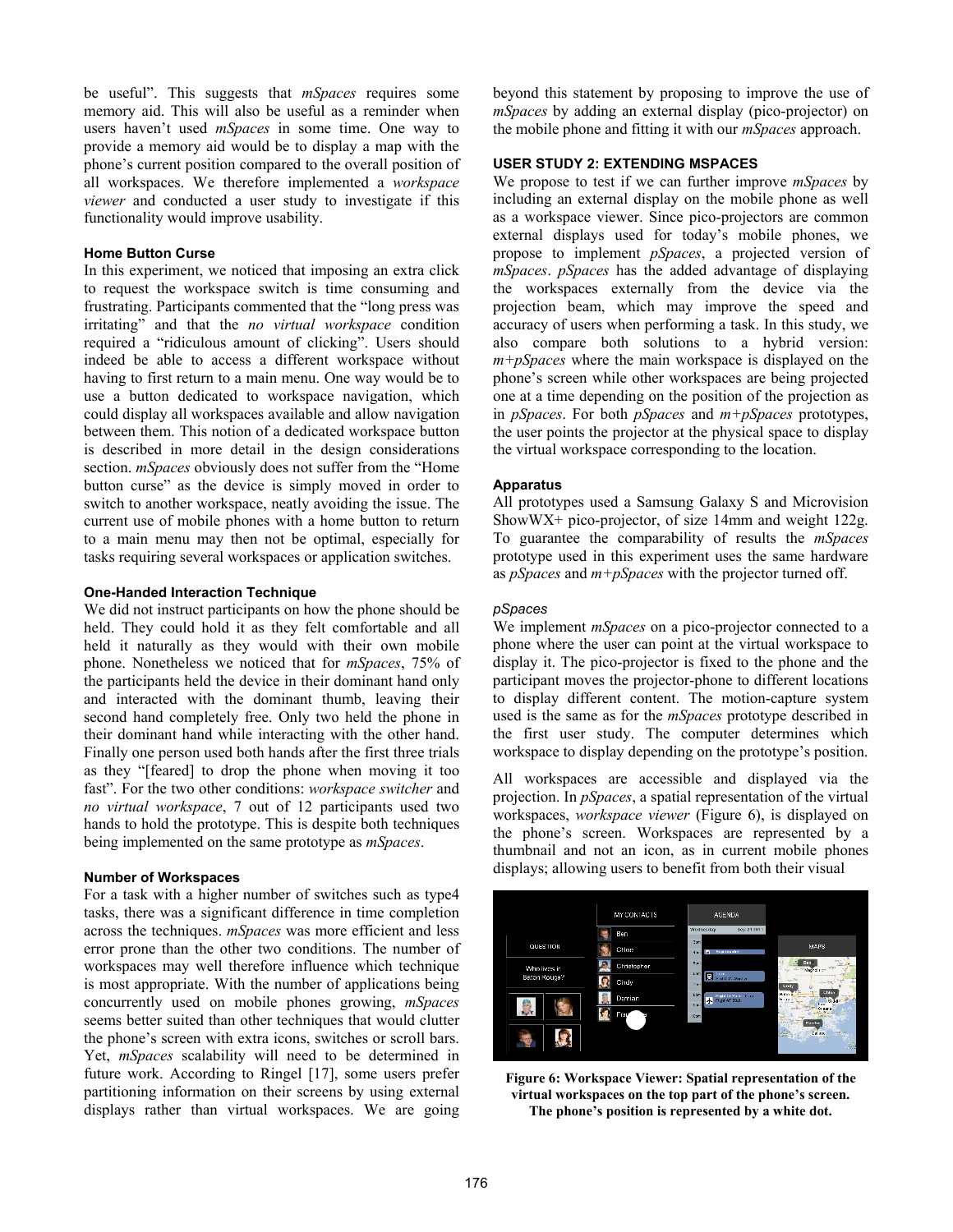and spatial memory [13]. The *workspace viewer* provides constant information on users' location in the environment compared to other workspaces. This answers some of the concerns addressed by participants in user study 1 where some felt that they couldn't remember the exact physical location of workspaces: "you first had to discover and "save" [remember] the positions of the apps". In order for participants to complete the task and to not introduce a new interaction technique, participants used the touch screen to answer the question as for *mSpaces*. Participants needed to return to the question workspace for the answer buttons to appear on the screen below the *workspace viewer*.

### *m+pSpaces*

This condition is a hybrid version of *mSpaces* and *pSpaces* where the main workspace in use is displayed on the phone's screen while the other workspaces are accessible by projecting towards their physical locations (as for *pSpaces*). As the only input needed from the user is on the question workspace, the latter is defined as main workspace, constantly displayed on the phone's screen. Since the screen will be occupied by the main workspace, the *workspace viewer* will not be displayed or made available. We discuss in the design considerations section some interaction techniques that can be used to define what workspace to display on the phone's screen.

### **Procedures**

The tasks used for this experiment are the same as for the previous experiment. We recruited 12 new participants (3 female) for this study aged between 23 and 45 ( $\mu$  = 31.3), all but one right-handed and all but two smartphone owners. While all participants were familiar with touch screens, only two had used a pico-projector prior to the study.

We used a within-subjects experimental design where all participants had to answer all questions and prototypes were counterbalanced across participants. The tasks were explained individually to each participant who could try out the prototypes with a randomly chosen task in their own time. When they felt ready, they pressed a "Start" button to begin the experiment and again to initiate each trial. After the experiment, users filled out a NASA TLX survey.

The independent variables were: The *virtual workspaces prototype*: mSpaces (m), m+pSpaces (m+p) and pSpaces (p). The *type of task*: type 1 to 4 (t1 to t4).

There were 6 questions of 4 types per prototype corresponding to 24 questions for each prototype and 72 trials overall per participant. In summary the experimental design was: 12 participants x 3 virtual workspace prototypes x 4 types of tasks x 6 trials  $= 864$  data points.

### **Measures**

The experimental software recorded trial completion time (MT) and error rate (ER). In addition, the number of switches between workspaces (SW) was recorded as dependent variable. SW corresponds to the number of times (switches) the user stops on a workspace during a trial. We

measure this data to ensure that visual separation effects [7] in the *m+p* and *pSpaces* conditions do not hinder the results. We count a switch each time the user spends at least 300 consecutive ms on a workspace. There is no maximum number of switches as users can change workspaces as many times as they want until they find the answer to the question. Since *m+pSpaces* has one workspace displayed on the screen, SW is recorded as the actual number of switches per task minus the minimum number of switches required to perform this type of task with a given prototype. We gathered the same qualitative data as for user study 1.

### **RESULTS**

We used the univariate ANOVA with Tamhane post-hoc pairwise (unequal variance) comparisons for our analyses.

### *Error Rate*

There were a total of 43 errors out of 864 trials (Figure 7 Left). With 9 incorrect trials, participants made fewest errors with the *pSpaces* technique followed by 16 incorrect trials for *mSpaces* and 18 for *m+pSpaces*. The 43 trials with incorrect responses were removed from further analysis.

### *Completion Time (MT)*

The average trial completion time overall was 14.4s with standard deviation of 2.6s. There was a significant effect of type of task on trial completion time  $(F_{3,33}=17.09, p<0.001)$ . Yet, we found no significant effect of workspace prototype.

### *Switches Between Workspaces (SW)*

The average number of switches overall was 4.2 with standard deviation of 0.2. There was a significant effect of prototype used on number of switches  $(F_{2,22}=5.83, p<0.05)$ . *mSpaces* (m) and *m+pSpaces* (m+p) resulted in significantly less switches than *pSpaces* (p) (Figure 8). There was also a significant effect of type of task on trial number of switches  $(F_{3,33} = 67.9, p<0.001)$ 



**Figure 7: Left: Mean number of errors for each type of workspace prototype – Right: User favorite prototype.** 



**Figure 8: Mean trial completion time (left) and switches between workspaces (right) for each technique and task.**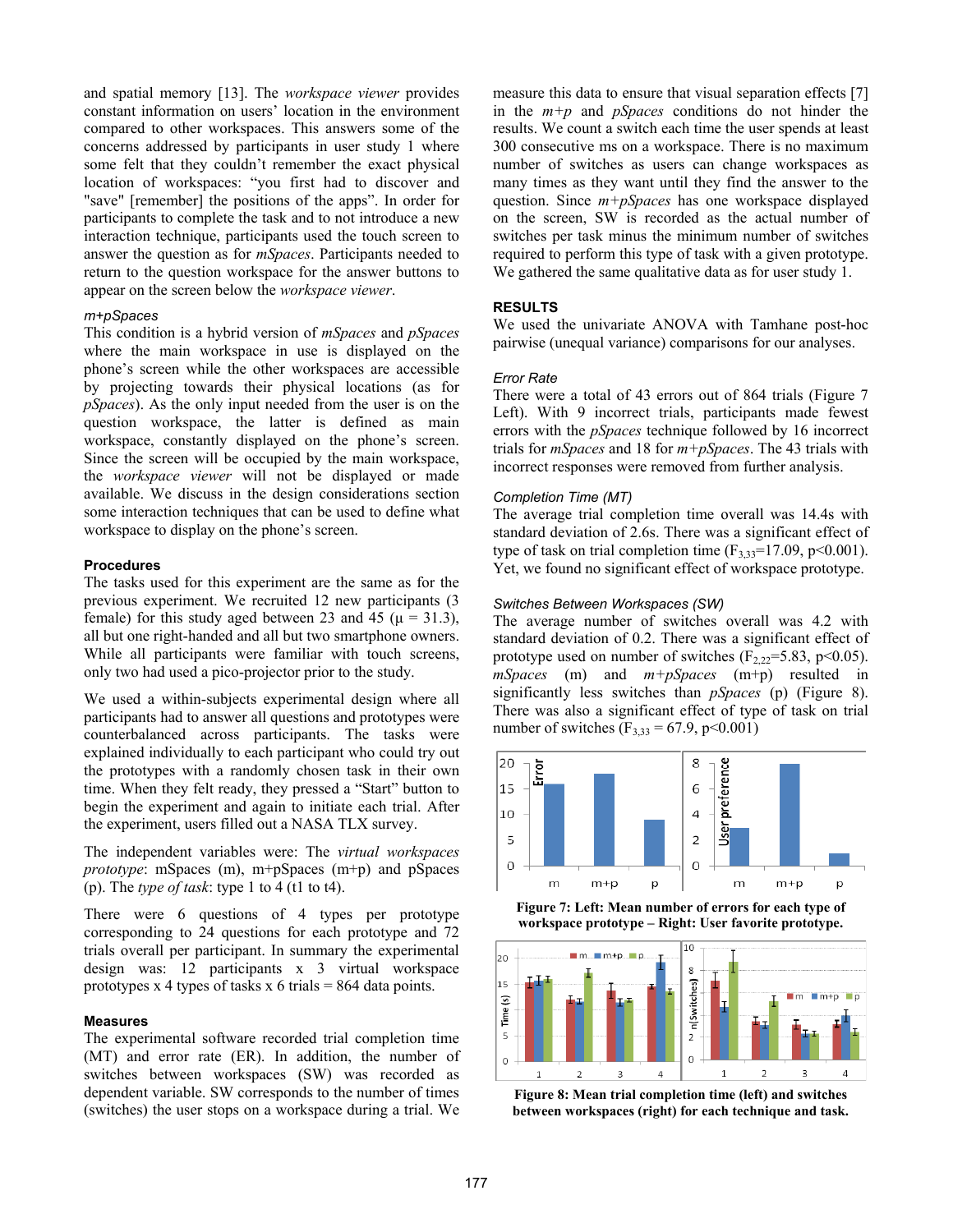### *Subjective Evaluation*

The NASA TLX questions were analysed separately using non-parametric tests (k-related samples with Freidman Test Type). We found no statistical difference between the different prototypes on any of the NASA TLX factors. In terms of preferences, 8 out of 12 participants preferred *m+pSpaces*, 2 *mSpaces* and 1 *pSpaces*. (Figure 7 Right)

### **DISCUSSION**

### **Spatially Aware Virtual Workspaces**

In this experiment, we did not find any significant difference in the overall task completion time over the three spatially-aware virtual workspaces prototypes. In the first study, for the same tasks, we found that using spatially aware workspaces was significantly faster than current usages of mobile devices. We conclude that while using spatial awareness greatly improves current usages, the way in which the spatially aware system is designed does not seem to influence the system's pace. This further reinforces our first user study finding that virtual workspaces need to be designed with considerations to users' spatial awareness.

# **Memory Aids**

During the first study where *mSpaces* is compared to current usage of mobile phones, users have reported needing time to learn the position of the workspaces and mentioned that "navigational help on the display would be useful". We decided to provide users with a workspace viewer in the *pSpaces* condition since all workspaces were projected and the phone's screen could then be used for displaying the workspace viewer. The idea was to provide users with a constant reference to their position in the environment. This technique also relates well to current existing techniques for switching workspaces in the desktop environment. To our surprise, when we asked users if they found the workspace viewer helpful and if they used it, the 10 out of 12 participants who answered, unanimously replyed that not using it nor finding it useful. The reasons they provided were that "it was quite easy to spot the projections" and "easy to remember the positions". They mentioned they "concentrated on the projection", "knew the arrangement already from the task [they] did before" and "that the other screens were sufficient".

This suggests that with *pSpaces*, users are able to remember the position of the workspaces without needing any workspace viewer. Projection onto the external space has rich spatial cues that, when combined with the kinesthetic cues of moving the device, help users remember the location of the workspace. Additionally, no participant mentioned struggling with finding the position of the workspaces across all conditions, contrary to the first study. Furthermore, in the second study, contrary to the first, all conditions expect users to remember the physical locations of the workspaces so it is possible that the nature of the task condition people to remember the workspaces locations better than in the first study. This leads us to think that when there is no reference to other types of interaction; people feel comfortable and lose their apprehension towards using such interfaces.

### **Workspaces Switches**

The number of workspace switches is significantly higher for *pSpaces* than for both *mSpaces* and *m+pSpaces* (Figure 8 right) while there is no significant difference in the average time needed to perform the trials; which shows that users switched between workspaces in a faster way using *pSpaces*. At the same time, the NASA TLX shows that participants did not find *pSpaces* more mentally or physically demanding or even more frustrating than the other two prototypes. Since we found that participants had no issue finding the position of the workspaces, we can conclude that participants chose, whether consciously or not, to switch more often betwen workspaces in the *pSpaces* condition. This is also very likely to be the reason why users made considerably less errors in performing the task with *pSpaces*. This higher number of switches seems to indicate that *pSpaces* provide an easy avenue to externalize users' thoughts as in [7]".

# **One Handed vs. Two-Handed Interaction**

In this experiment, only two participants held the prototypes in their dominant hand; while all others always held the prototypes with both hands. We hoped that the projector would be small and light enough to not affect the interaction technique. Unfortunately, the device was bigger and heavier than in the first study and that affected the interaction. Since this *mSpaces* prototype was held in both hands instead of one for the first study prototype, we believe that there is a potential for *pSpaces* and *m+pSpaces* to also be one handed techniques provided a smaller embodiment of pico-projection technology inside phones.

# **Projected Virtual Workspaces**

In terms of performance, *pSpaces* appears to be the best technique as users answered more accurately for the same completion time and swap workspaces more often, probably as a way to externalize their thoughts. Nonetheless, *m+pSpaces* was preferred by 75% of the participants and for performances similar to *mSpaces*. Participants preferred *mSpaces* as "it [is] useful to have the task visible all the time while working on it" and as it was "interesting to have one workspace always in sight". Some participants also liked "having the screens in [a] big size on the wall and at the same time to have the question at hand" and finally one mentioned that "it somehow "divided" the task and space".

In summary, whether due to performances (*pSpaces*) or user preferences (*m+pSpaces*), external projection improves the capabilities of spatially aware virtual workspaces.

### **DESIGN CONSIDERATIONS**

Our experiments show that virtual workspaces have the potential to improve the usability of mobile environments. In this section we would like to propose some design considerations for *m-* and *pSpaces*.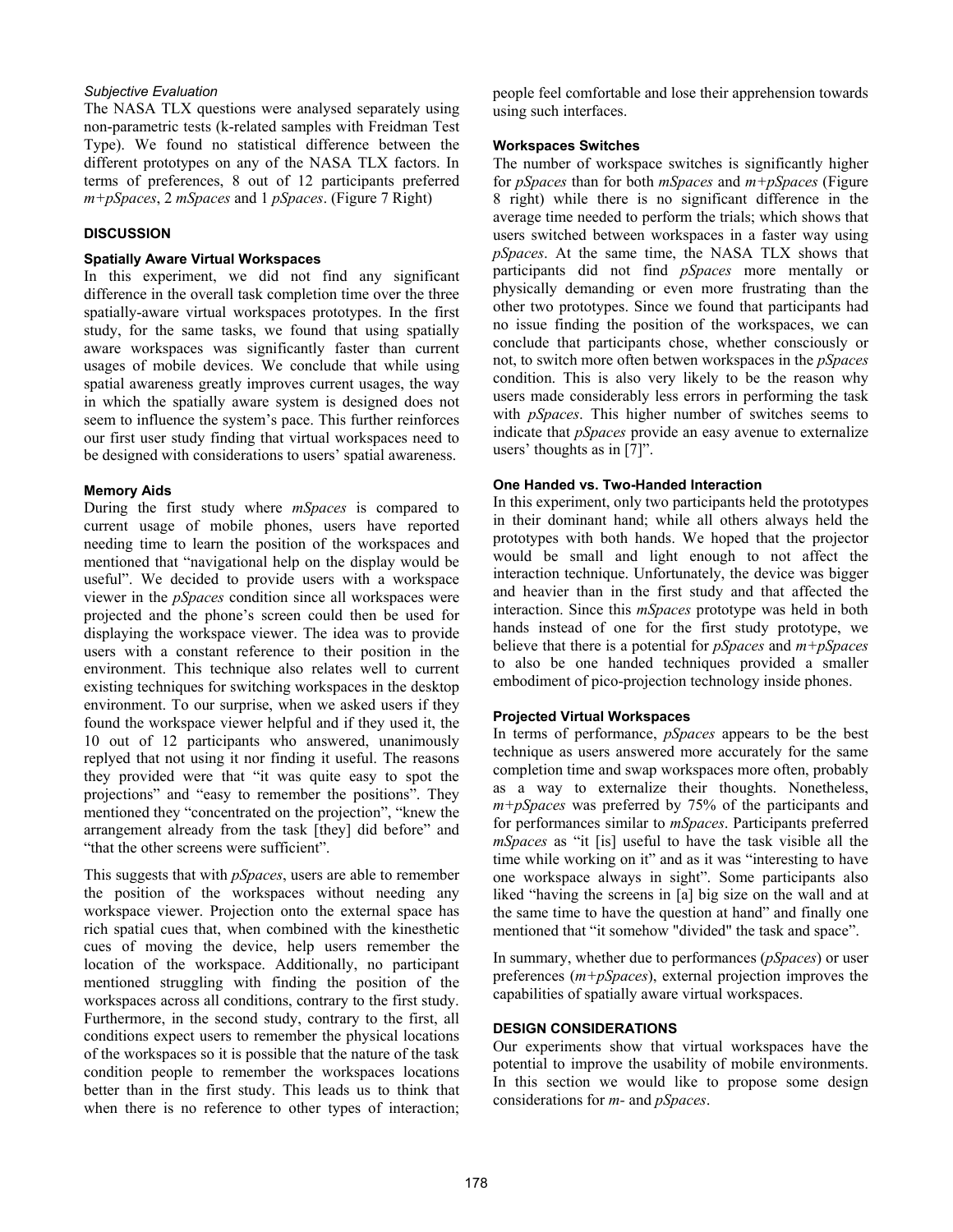### **Creating Virtual Workspaces & Managing Applications**

There are different aspects to take into consideration when designing virtual workspaces. The workspace needs to be created and an application needs to be allocated to this particular workspace. The virtual workspace also has some attributes such as size and position that need to be defined. We present this set of design considerations below.

### *Creating & Positioning New Workspaces*

There are two strategies for creating workspaces in the space around the user. The first consists of creating an empty workspace and moving applications inside it in separate actions. The second consists in directly positioning an application and creating the workspace at the same time. The latter strategy is the most efficient when there is only one application per workspace. We advise no more than one application per workspace to keep the current mobile device interaction paradigm, and due to the small amount of screen real-estate available for phone handsets.

We propose to introduce a specific button – software or hardware – to trigger and control the workspaces management. This will preserve the one-handedness of the interaction technique while keeping it intuitive for the user. The interaction can be "hold and release" based where the user holds the button, moves the device to a physical location and releases the button to complete the operation. This technique allows a direct allocation of the application in view to the newly created workspace.

Another solution is to implement a drag-and-drop approach similar to Boring et al. [3]. For *pSpaces*, an application launcher could be displayed on the mobile screen for the selected application to open up on the actual external projection at the current pointing direction of the device. The workspace position can then be directly controlled by pointing or moving the device to the physical location corresponding to where the workspace will be residing.

# *Workspaces Dimension*

While in *mSpaces* the workspace size is limited to the size of the mobile phone's screen, as discussed in the previous section, in *pSpaces* the corners and size of the workspaces could directly be defined by manipulating the projection area in the environment through an appropriate gesture via the device itself. We could envisage having a virtual workspace larger than the size of the phone's screen in *mSpaces*, similarly to the concept of Peephole displays [21], but this would require a set-up stage via the touch screen or some movement recognition technique and incur additional interaction controls to scroll through the virtual workspace.

# *Moving Applications Across Workspaces*

When moving applications across workspaces we need to differentiate between *m-* and *pSpaces*. In *mSpaces* we propose to use a similar approach to the way applications are already organized on a smartphone application launcher space. In *pSpaces* we can take advantage of the mobile device screen to "grab" an application and "drop" it on an arbitrary workspace after having "pointed" at it. We propose a special "grab" gesture (such as quickly tilting towards the user, as in Boring's Tilt interface [4]) to copy the actual projected workspace to the screen in *m+pSpaces* so the user can provide touch input to an application.

### *Repositioning Workspaces*

The thumbnails representing workspaces or applications can be rearranged on the *workspaces viewer* on the mobile device's screen to rearrange the actual physical location of workspaces. The spatial alignment of the thumbnails and their sizes on the screen will directly translate into the spatial alignment and actual sizes of the workspaces surrounding the user in an appropriate manner – such as by inserting at least 30 degree separation angles between workspaces. The rearrangement of thumbnails on the screen will then lead to the corresponding spatial realignment of the workspaces themselves. In the case of *m+pSpaces*, the same technique is used for ad-hoc selection and modification of which workspace is to be displayed on the screen and respectively the projection.

# **Finding Virtual Workspaces**

We show that users get shortly accustomed to their current workspaces' spatial configuration and do not need memory aid. Yet, this will be useful when people move workspaces around or create new ones and disturb the established spatial arrangement. Similarly, it will benefit users who have high numbers of workspaces or haven't used the system in a long time. An overview of the arrangement of the workspaces on the device screen is needed as well as a finding function which allows rapid access to a workspace. We can use a graphical representation of space like Nacenta's [16] work on MDEs of the positions and shapes of all available displays – virtual workspaces in our case –. Finding a particular workspace could be done by displaying arrows on the screen pointing to the direction of the workspace's location. Haptic feedback could be used to indicate the position of a workspace, which would allow users to simply wave the device until they receive the haptic feedback (similar to Sweep-Shake [19]).

# **Favourite Configuration**

Storing favourite configurations would allow for the configuration of different arrangements based on context as Böhmer [2] proposes for icons. In fact, when the phone is used in different contexts – e.g. personal or profesional – or when used by more than one person, different favorite configurations may exist. For multi-users, it is equivalent to starting one's own session on a shared computer.

# **Applications & Tasks Awareness**

To be used for more effective task management, we can provide awareness that a task in another virtual workspace requires a user's attention by adding some visual feedback. We could display a coloured bar on one side of the display (reflective of the position of the other workspace) and for example changing its colour [15] to indicate the status of